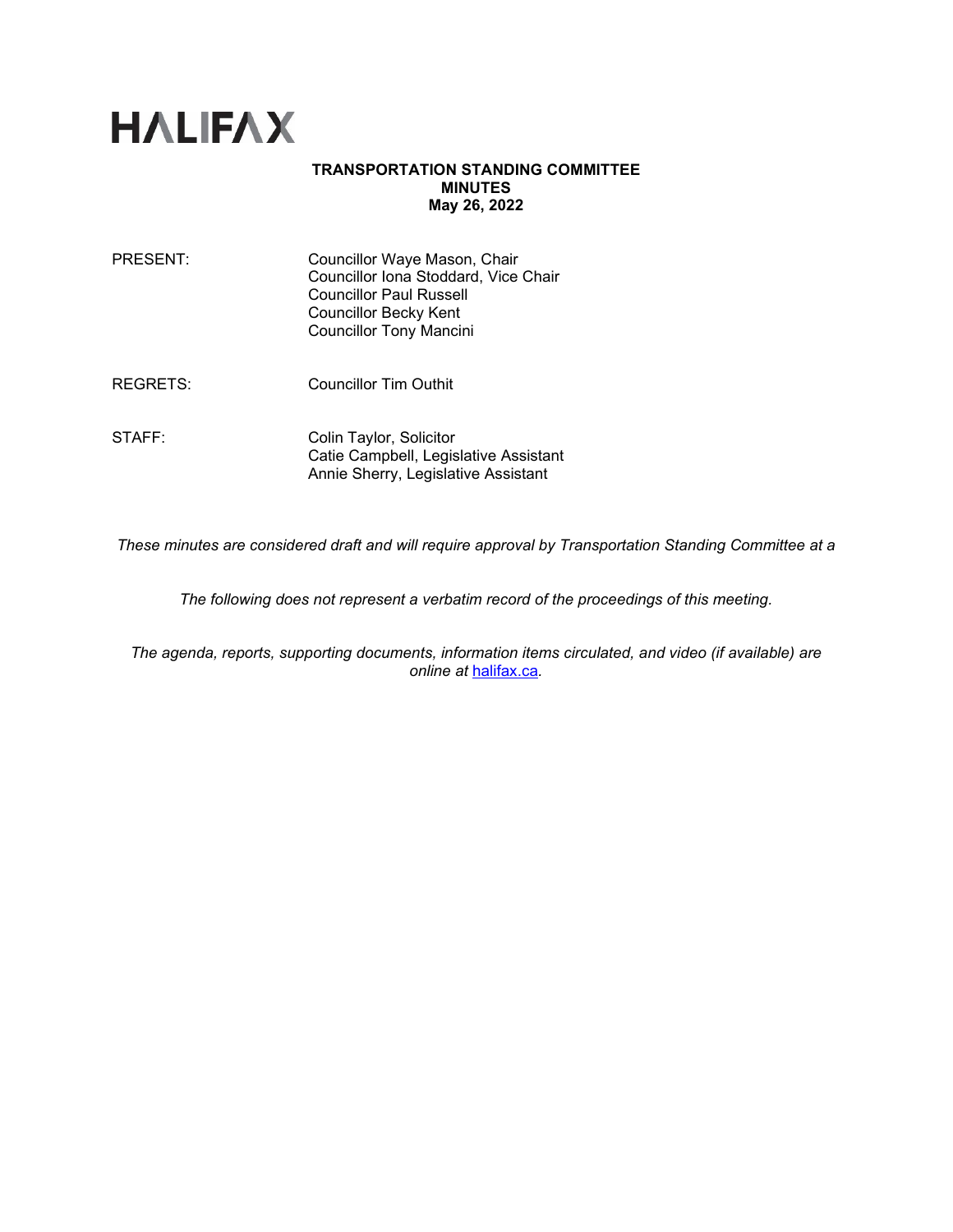*The meeting was called to order at 1:02 p.m. and recessed at 1:08 p.m. The Standing Committee reconvened at 1:13 p.m. and adjourned at 1:15 p.m.*

# **1. CALL TO ORDER AND LAND ACKNOWLEDGEMENT**

The Chair called the meeting to order at 1:02 p.m. and acknowledged that the meeting took place in the traditional and ancestral territory of the Mi'kmaq people, and that we are all treaty people.

# **2. APPROVAL OF MINUTES – April 28, 2022**

MOVED by Councillor Stoddard, seconded by Councillor Russell

# **THAT the minutes of April 28, 2022 be approved as circulated.**

# **MOTION PUT AND PASSED.**

# **3. APPROVAL OF THE ORDER OF BUSINESS AND APPROVAL OF ADDITIONS AND DELETIONS**

Additions: None

Deletions: None

MOVED by Councillor Russell, seconded by Councillor Stoddard

**THAT the agenda be approved as presented.** 

#### **MOTION PUT AND PASSED.**

# **4. BUSINESS ARISING OUT OF THE MINUTES**

## **5. CALL FOR DECLARATION OF CONFLICT OF INTERESTS - NONE**

- **6. MOTIONS OF RECONSIDERATION – NONE**
- **7. MOTIONS OF RESCISSION – NONE**
- **8. CONSIDERATION OF DEFERRED BUSINESS – NONE**

#### **9. NOTICES OF TABLED MATTERS – NONE**

**10. CORRESPONDENCE, PETITIONS & DELEGATIONS 10.1 Correspondence**

General correspondence was received and circulated.

**10.2 Petitions – None 10.3 Presentation – None**

#### **11. INFORMATION ITEMS BROUGHT FORWARD – NONE**

**12. REPORTS 12.1 STAFF – NONE 12.2COMMITTEE UPDATES - NONE**

# **12.3 MEMBERS OF STANDING COMMITTEE - NONE**

**13. MOTIONS - NONE**